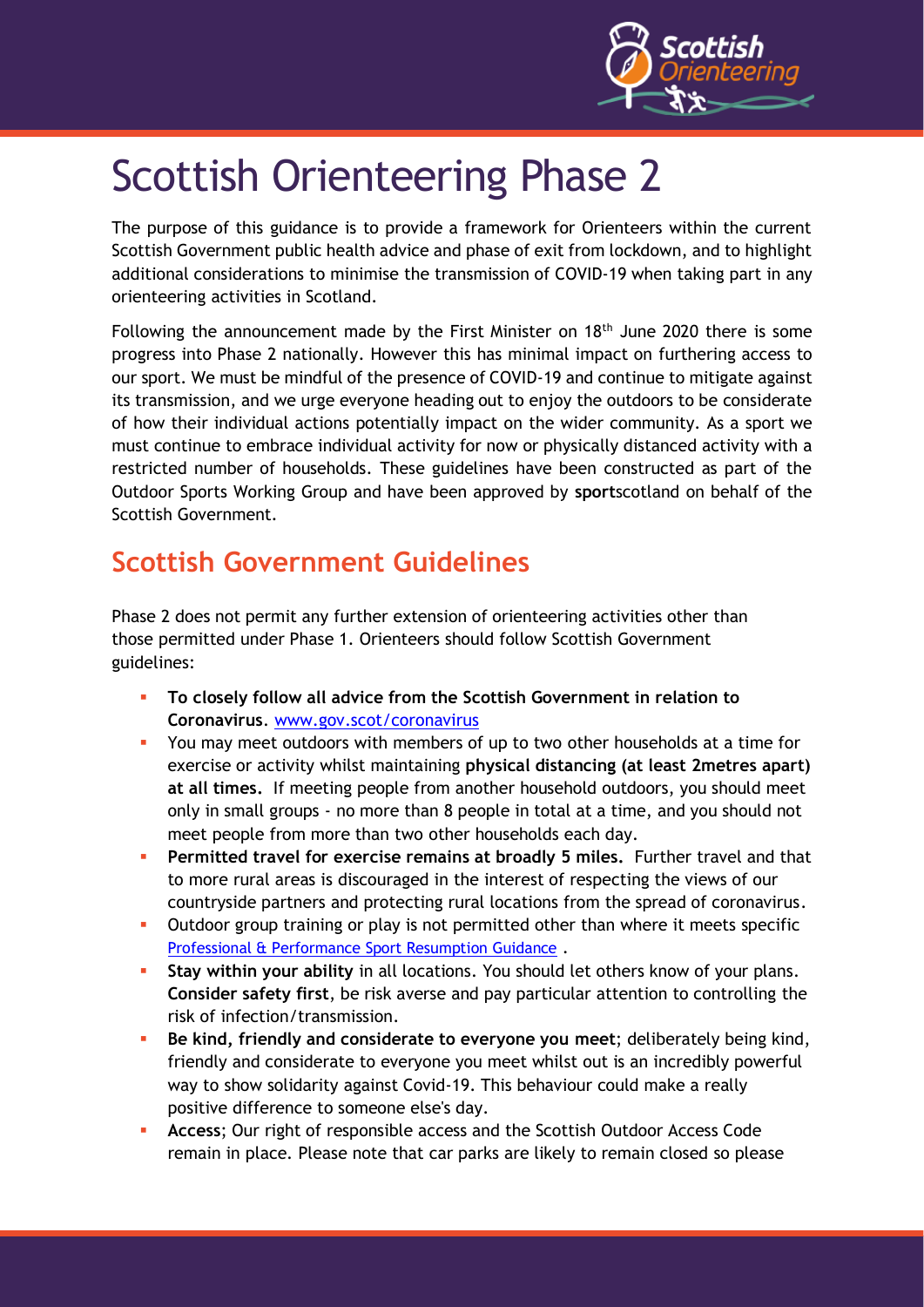always park considerably when accessing areas in order to protect the reputation of our sport.

▪ **Toilets**; expect public toilets and handwashing facilities to be closed. Use your toilet at home, and display consideration to others at all times.

**Shielded Individuals Updated:** People who are shielding can now undertake non-contact outdoor activities. We look forward to seeing some of our members back out enjoying orienteering activities, please ensure you follow the most up to date advice for you if you have been previously shielding. Further information is available at Scottish Government: [Staying safe outdoors](http://www.gov.scot/publications/covid-shielding/pages/staying-safe-outdoors/)

**IMPORTANT: People who are symptomatic should self-isolate for 7 days; household members for 14 days as detailed [by NHS guidance.](https://www.nhs.uk/conditions/coronavirus-covid-19/) Please also follow the guidance to self-isolate if contacted by [Test and Protect.](https://www.gov.scot/publications/coronavirus-covid-19-test-and-protect/) No one who is self-isolating should undertake any outdoor sporting activity.**

**Please note: public health advice and guidance for Scotland may differ from that of England and Wales.** Information on Scottish Governments approach to managing covid-19 is available at [www.gov.scot/coronavirus-covid-19/](http://www.gov.scot/coronavirus-covid-19/) .

### **Outdoor access during COVID-19**

The Scottish Outdoor Access Code provides guidance for public and land managers. The key principles of the Scottish Outdoor Access Code are:

- Respect the interests of others
- Care for the environment
- Take responsibility for your own actions

The Scottish Government issued a statement on 9 April 2020 in relation to outdoor access. This advice supplements the existing advice in the Scottish Outdoor Access Code and can be accessed following the link [https://www.outdooraccess-scotland.scot/access-outdoors](https://www.outdooraccess-scotland.scot/access-outdoors-during-current-coronavirus-outbreak-guidance-public-and-land-managers)[during-current-coronavirus-outbreak-guidance-public-and-land-managers](https://www.outdooraccess-scotland.scot/access-outdoors-during-current-coronavirus-outbreak-guidance-public-and-land-managers)

## **Scottish Orienteering Permitted Activities/Actions**

The following activities are permitted. The Scottish Government guidelines and restrictions apply to all the activities permitted:

We continue to recommend the use of MapRun (or other mobile phone orienteering), permanent orienteering courses and temporary courses for orienteering in Phase 2. Kites may be placed on temporary (ROMP) courses providing clubs have in place procedures to allow for safe access for one individual to gain equipment on a one off basis and procedure in place to allow for appropriate cleaning of kites when they are brought back in/changes to courses are made. Clubs should use their discretion about use of kites in public areas. All equipment is required to be disinfected before and after every use. Hand sanitiser should be at least 60% alcohol based and detergent wipes appropriate for the